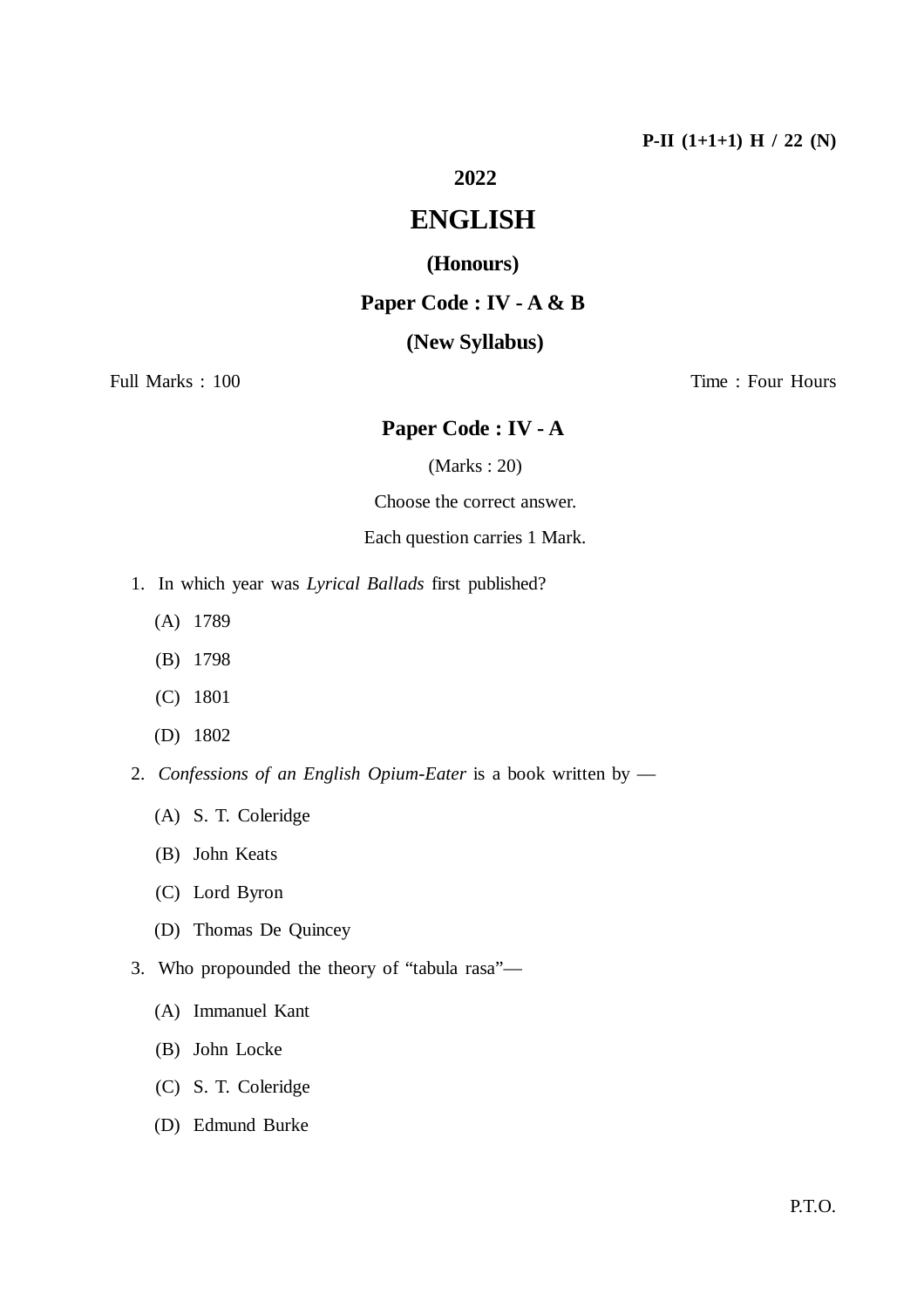- 4. Who among the following Romantic poets participated in the Greek War of Independence?
	- (A) P. B. Shelley
	- (B) John Keats
	- (C) Lord Byron
	- (D) Robert Southey
- 5. *Sense and Sensibility* is a novel by
	- (A) Walter Scott
	- (B) Mary Shelley
	- (C) Jane Austen
	- (D) Ann Radcliffe
- 6. *Reliques of Ancient English Poetry* (1765) was published by
	- (A) Thomas De Quincey
	- (B) Bishop Thomas Percy
	- (C) Thomas Chatterton
	- (D) Thomas Gray
- 7. Who among the following wrote *Sibylline Leaves* (1817)?
	- (A) Thomas Gray
	- (B) John Clare
	- (C) George Crabbe
	- (D) S.T.Coleridge
- 8. Who among the following Romantic poets opposed the Newtonian worldview?
	- (A) William Blake
	- (B) William Wordsworth
	- (C) S. T. Coleridge
	- (D) P. B. Shelley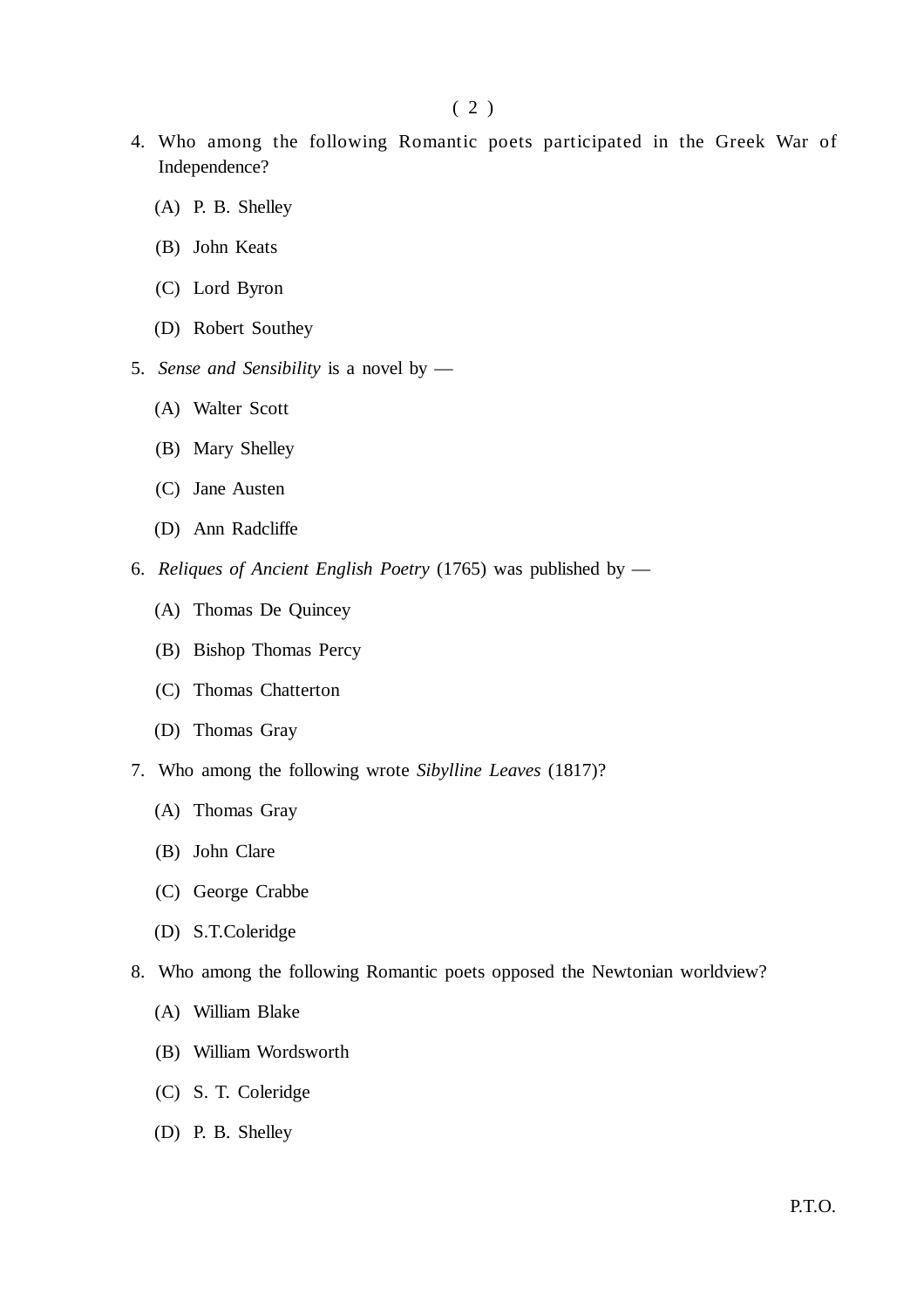- 9. The alternative title of Mary Shelley's *Frankenstein* is
	- (A) the Old Prometheus
	- (B) the Young Prometheus
	- (C) the Modern Prometheus
	- (D) Prometheus Unbound
- 10. *Castle of Otranto* is a
	- (A) Historical novel
	- (B) Picaresque novel
	- (C) Gothic novel
	- (D) Epistolary novel
- 11. *The Book of Urizen* is written by
	- (A) William Blake
	- (B) Walter Scott
	- (C) P. B. Shelley
	- (D) Thomas De Quincey
- 12. "Man is born free, and everywhere he is in chains." Who said ?
	- (A) William Blake
	- (B) Jean-Jacques Rousseau
	- (C) John Locke
	- (D) William Godwin
	- 13. *The Last Man* is a book by
		- (A) Mary Shelley
		- (B) William Godwin
		- (C) John Keats
		- (D) William Wordsworth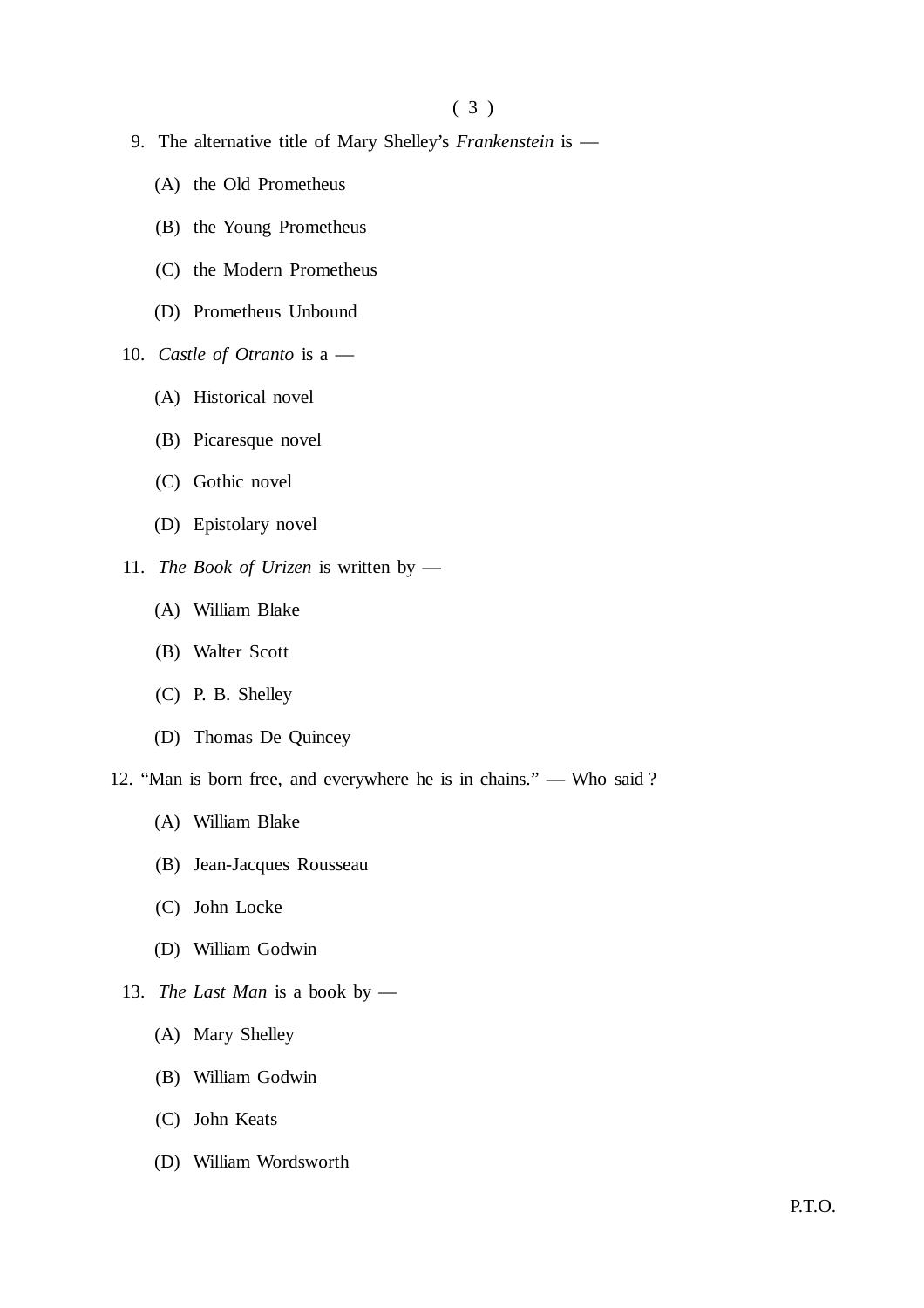- 14. Why is the year 1789 important?
	- (A) Industrial Revolution
	- (B) French Revolution
	- (C) Independence of America
	- (D) Independence of Greece
- 15. Act for the Abolition of the Slave Trade in the British Colonies was passed in
	- (A) 1805
	- (B) 1806
	- (C) 1807
	- (D) 1808
- 16. *The Examiner* edited by Leigh Hunt was a
	- (A) journal
	- (B) weekly paper
	- (C) book of essays
	- (D) novel
- 17. *Table Talk* : *Essays on Men and Manners* is written by
	- (A) Leigh Hunt
	- (B) Charles Lamb
	- (C) William Hazlitt
	- (D) Thomas de Quincey
- 18. *The Necessity of Atheism* was written by
	- (A) Robert Southey
	- (B) Lord Byron
	- (C) P. B. Shelley
	- (D) William Godwin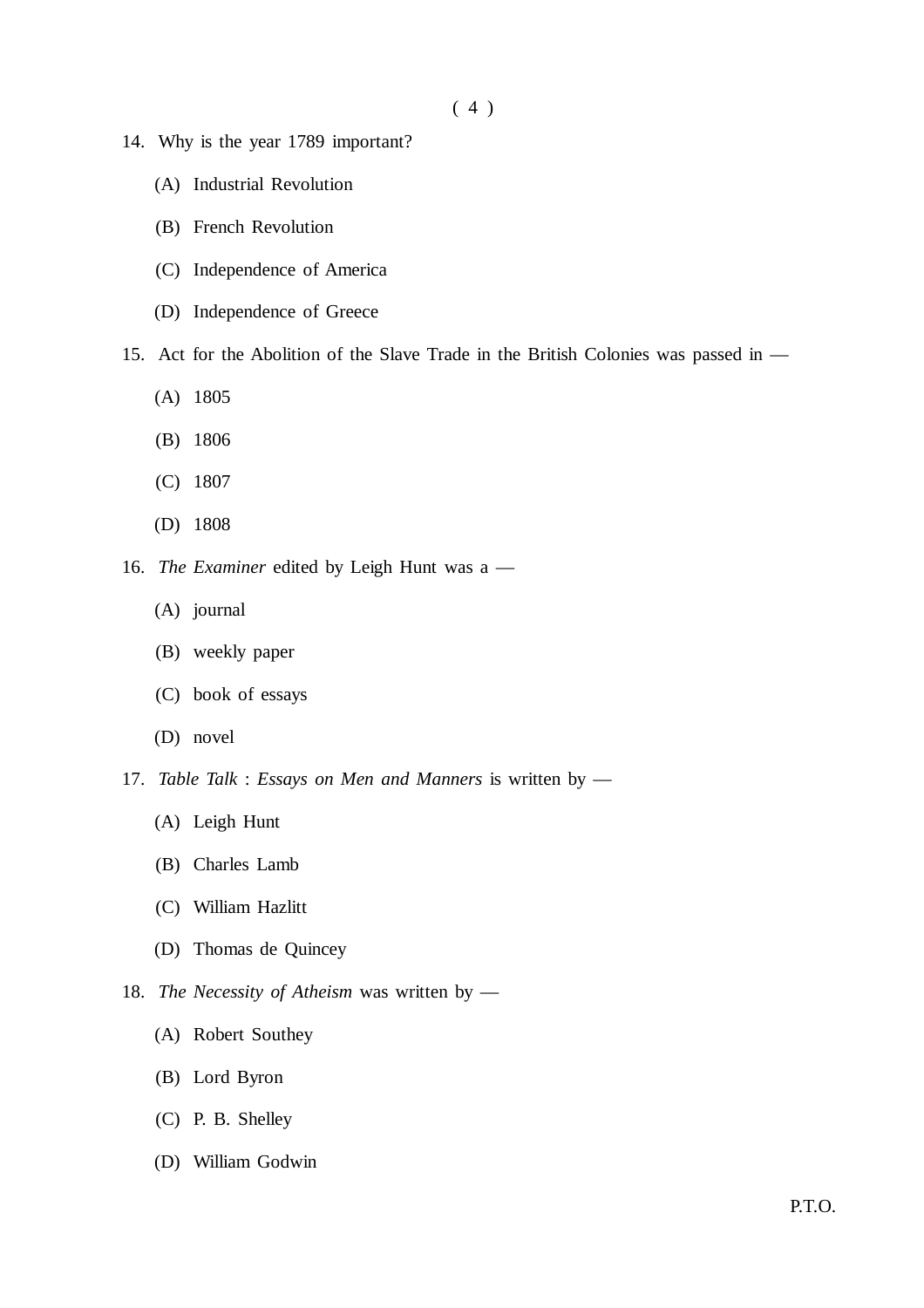——————

- 19. "Beauty is truth, truth beauty," is a famous line from the poem
	- (A) "Ode to a Nightingale"
	- (B) "Ode to the West Wind"
	- (C) "Ode to Psyche"
	- (D) "Ode on a Grecian Urn"
- 20. "London" is a poem by
	- (A) Charles Lamb
	- (B) William Blake
	- (C) Oliver Goldsmith
	- (D) Thomas Gray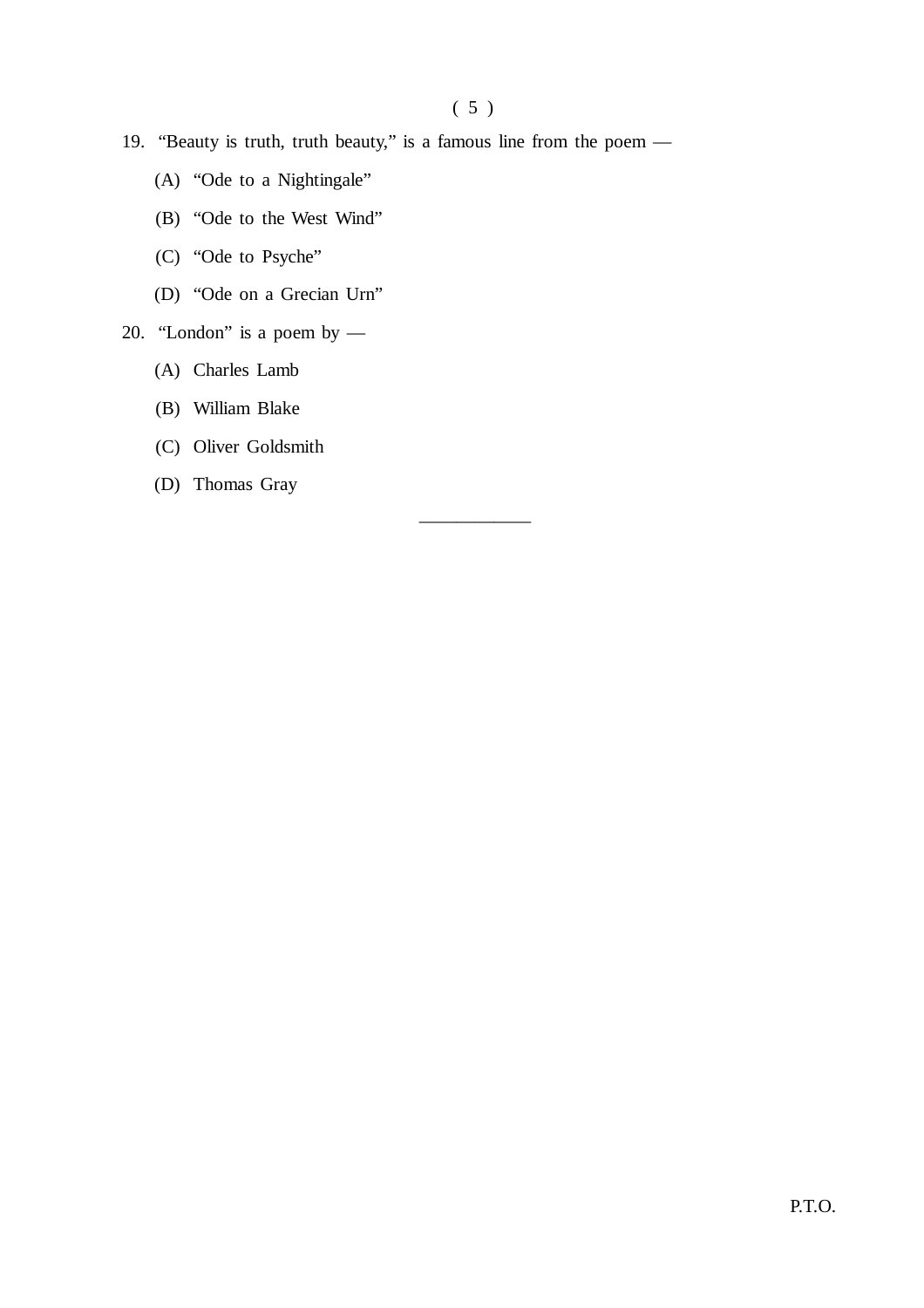#### ( 6 )

#### **Paper Code : IV - B**

(Marks : 80)

*The figures in the margin indicate full marks. Candidates are required to give their answers in their own words as far as practicable.*

#### 1. Attempt a close reading of any *one* of the following passages : 20×1=20

With a little more deliberation in the choice of their pursuits, all men would perhaps become essentially students and observers, for certainly their nature and destiny are interesting to all alike. In accumulating property for ourselves or our posterity, in founding a family or a state, or acquiring fame even, we are mortal; but in dealing with truth we are immortal, and need fear no change nor accident. The oldest Egyptian or Hindoo philosopher raised a corner of the veil from the statue of the divinity; and still the trembling robe remains raised, and I gaze upon as fresh a glory as he did, since it was I in him that was then so bold, and it is he in me that now reviews the vision. No dust has settled on that robe; no time has elapsed since that divinity was revealed. That time which we really improve, or which is improvable, is neither past, present, nor future.

*Or*

What are days for? Days are where we live. They come, they wake us Time and time over. They are to be happy in: Where can we live but days? Ah, solving that question Brings the priest and the doctor In their long coats Running over the fields.

#### 2. Answer any *one* of the following questions (within 300 words) :  $10 \times 1 = 10$

- (a) How do William Blake's two poems "The Lamb" and "The Tyger" uphold the poet's worldview?
- (b) Discuss William Wordsworth's treatment of nature in his poem "Tintern Abbey".
- (c) Critically comment on the supernatural elements in Coleridge's poem "The Rime of the Ancient Mariner".

P.T.O.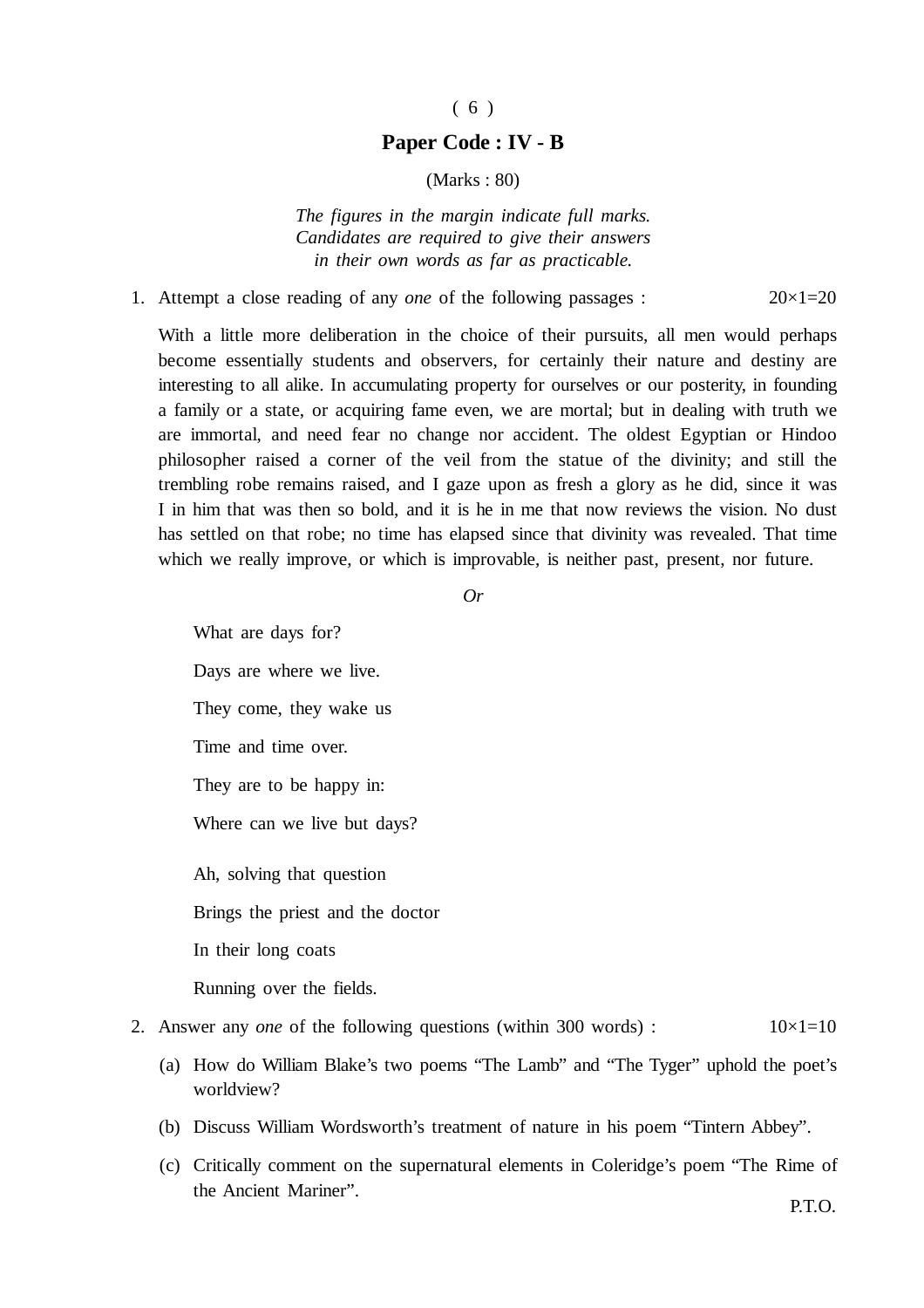- 3. Answer any *one* of the following questions (within 100 words) :  $5 \times 1 = 5$ 
	- (a) Briefly comment on the Christian elements in William Blake's poem "The Lamb".
	- (b) What does the bird skylark symbolise in William Wordsworth's poem "To the Skylark"?
	- (c) "Water, water, everywhere, / Nor any drop to drink." Locate and explain.
- 4. Answer any *one* of the following questions (within 300 words) :  $10\times1=10$ 
	- (a) Attempt a critical appreciation of the poem beginning with "Roll on! Thou Deep and Dark Blue Ocean ..." by Lord Byron.
	- (b) Consider P. B. Shelley as a revolutionary poet in the light of his poem "Ode to the West Wind".
	- (c) Critically comment on the use of imagery in John Keats' poem "To Autumn".
- 5. Answer any *one* of the following questions (within 100 words) :  $5 \times 1 = 5$ 
	- (a) "Chillon! Thy prison is a holy place, / And thy sad floor an altar ..." Locate and explain.
	- (b) Explain any one of the similes used by P. B. Shelley to characterize the skylark in his poem "To a Skylark"?
	- (c) Locate and explain :

"Adieu! the fancy cannot cheat so well

As she is fam'd to do, deceiving elf."

- 6. Answer any *one* of the following questions (within 300 words) :  $10\times1=10$ 
	- (a) Consider Charles Lamb as a romantic essayist with reference to his essays on your syllabus.
	- (b) Justify the title of Charles Lamb's essay "Dream Children: A Reverie".
	- (c) Attempt a critical reading of Thomas de Quincey's essay "Murder Considered as One of the Fine Arts."
	- (d) Critically assess Thomas de Quincey's prose-style with special reference to the essays prescribed for your study.
- 7. Answer any *one* of the following questions (within 100 words) : 5×1=5
	- (a) "But time partially reconciles us to anything." Locate and comment.
	- (b) How does Charles Lamb empathise with the chimney sweepers?